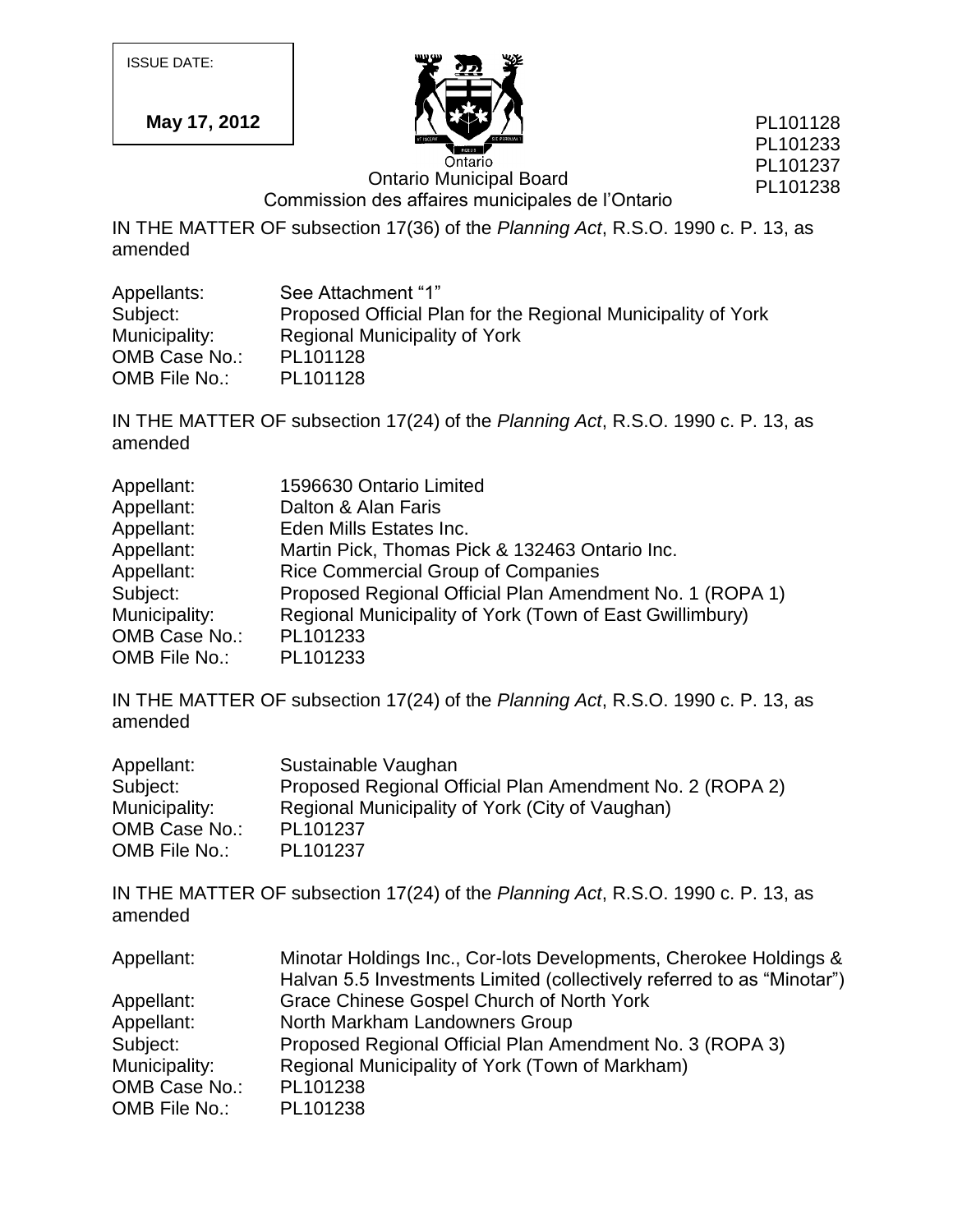### **A P P E A R A N C E S :**

Please refer to Attachment "2"

## **DECISION OF THE BOARD AT THE 7th PRE-HEARING CONFERENCE DELIVERED BY S. W. LEE AND K. HUSSEY**

The following matters at this pre-hearing conference (PHC) have been addressed and the Board's findings, directions and decisions are set out below:

### **Direction on subsequent process for bringing parts of plan into force**

The Board has prescheduled a PHC for May 28 and May 29, 2012. At that PHC, a request will be made to the Board to partially approve and bring in effect parts of the York Region (Region) Official Plan-2010 (YROP). The Region seeks directions from the Board as to which stakeholders are to receive notice of the proposed modified policies and the manner of the notice.

The Board has directed notice of the modified policies in the manner of Option 1 as set out in the letter dated April 9, 2012. All appellants, non-appellant parties and participants are to be served with the Region's motion notice for partial approval in accordance with the Board's Rules of Practice and Procedure.

There is no question that the Board has the jurisdiction to approve the modified policies on appeal. Within the context of this hearing, it is our finding that Option 1 is adequate. Mr. Kagan has suggested a more expansive notice option than that proposed by the Region. His concern is that the modifications reached amongst parties as a result of negotiations between the Region and themselves may have an effect on others not present in these proceedings.

Our decision is based, in part, on a wealth of jurisprudential precedence where notices of modified policies in a large official plan hearing are given only to the parties and participants participating at the hearing. The vessel for a growth plan conformity exercise is an official plan and the rules pertaining to notices should not be different.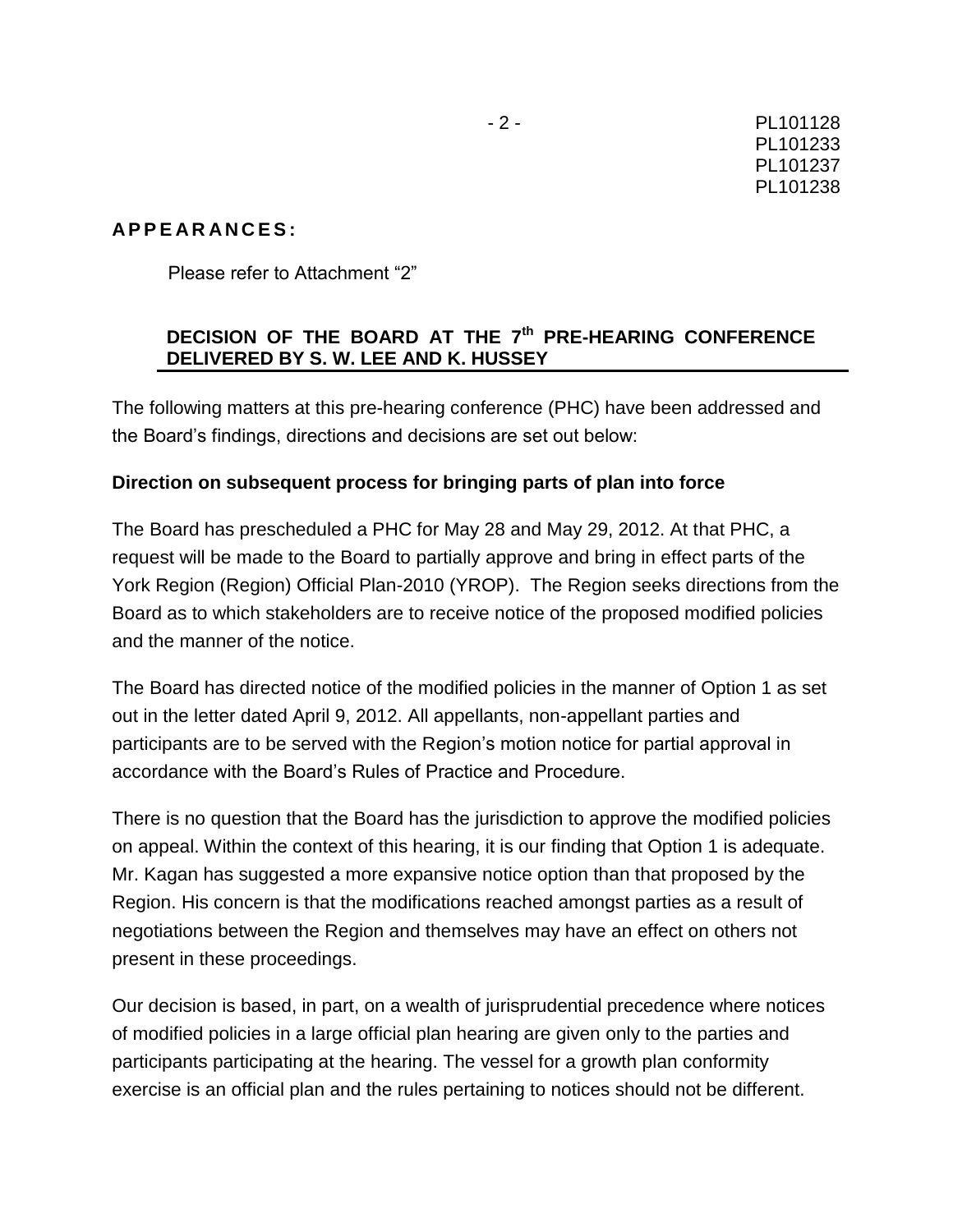Additionally, while the Board appreciates the concern expressed, we have not been given any suggestion as to what could be a better and more expedient alternative other than these options outlined by the Region. Options 2 to 4 are essentially variations of the same theme: they are options that address stakeholders that have dropped out, or those originally notified by either the adoptions of the YROP-2010 or the approvals by the Ministry of Municipal Affairs and Housing (MMAH).

Furthermore, it is a truism that modifications to a plan may affect parties who have chosen not to participate in the appeal process. The functionality of notices at this juncture of the hearing is different from that at the commencement of this hearing process. The two must not be confused. Above all, the notice requirements should not be allowed to become what happened to the Red Queen in Alice's adventure, Through the Looking Glass, who has to keep running just to stand still.

## **Technical mapping discrepancy**

A motion was brought by Worden and Montanaro Estates Limited (WM) to the Board. It is a request for an oral hearing in order to correct the land use designations. However, the motion is expansive in scope. Counsel for WM also seeks for production and discovery on a number of items from staffs of the Region and the MMAH. In addition, he seeks a change of party status. Finally, he requests for a consolidation of the YROP proceedings with the proceedings of a Richmond Hill Official Plan conformity exercise.

This motion request has triggered a focused and forceful response from both the province and the Region.

The starting point for the province is that there is no jurisdiction for the Board to change the boundary of land use designations established in the Oak Ridges Moraine Conservation Plan (ORMCP) for the WM site. Counsel for the province also insists that the Board does not possess the requisite jurisdiction to approve the OP conformity amendments with the ORMCP. These powers are vested in the minister only and not subject to appeal to the Board. The corollary of the position of the province is that the various land use designations established in the ORMCP for the WM site, which are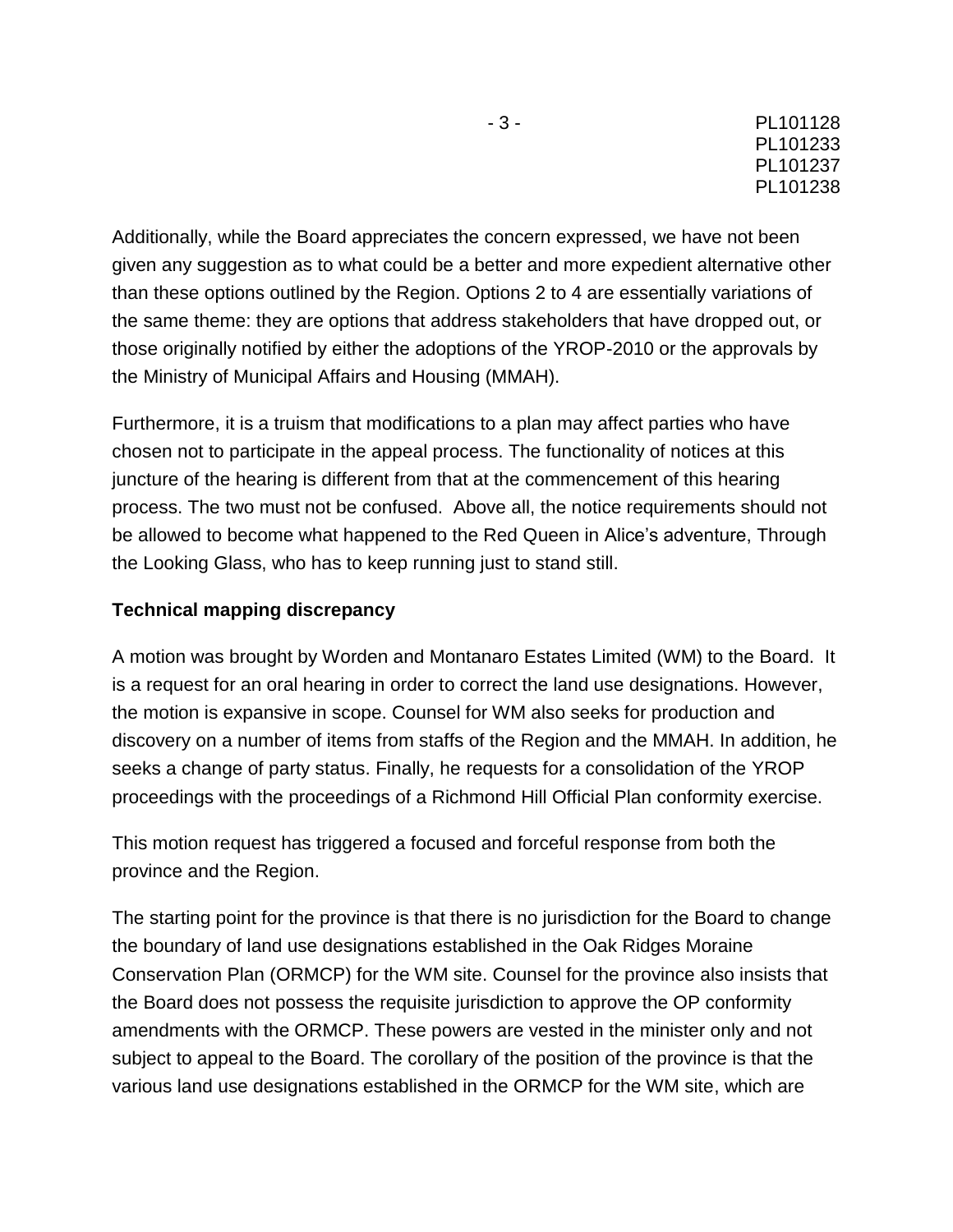reflected in the in force Regional Official Plan Amendment 41 of the Region and Official Plan Amendment 218 of Richmond Hill, are beyond the Board's reach.

Counsel for the Region echoes the province's concerns with regard to the inappropriateness of the WM motion. However, they do not simply assume a defensive posture. In fact, a pre-emptive motion to forestall what might lie in store is launched. They assertively request the Board to allow the correction of the technical error. Once that relief is granted, it is the position of the counsel for the Region that the reason for WM's presence at this hearing is extinguished. The implication is that by granting the requisite relief requested by the Region, WM's continuing status will be rendered in doubt and everything requested by the WM's motion academic.

The Board has decided to hear and adjudicate this motion brought by the Region first. Our reasons are twofold. We find the simplicity and the disarming transparency of the Region's motion would more likely provide the key to the problems at hand. More importantly, we find the issues and the law raised by the Region too urgent to be subordinated, let alone being ignored.

Our findings on the Region's motion are as follows:

Firstly, it is important to appreciate the status of WM and its context in these proceedings. WM did not appeal the YROP. It is therefore not an appellant. In terms of its status at the hearing, it is quite circumscribed. Pursuant to the Board order released on July 15, 2011, it is not sheltered under any appeal of the YROP. Its party status is limited to the following discrete and defined issue:

Amendments to Maps 1, 2 and 8 of the YROP for these lands to carry forward the approved ROPA 41 land use designations for these lands.

Its participant's status is in respect of Chapter 2 of the YROP.

As to date, the Region has not reneged or relaxed its commitment to correct these errors. The Board finds it clear that once the technical mapping error is attended to satisfactorily, the reason for WM as a party or participant is spent.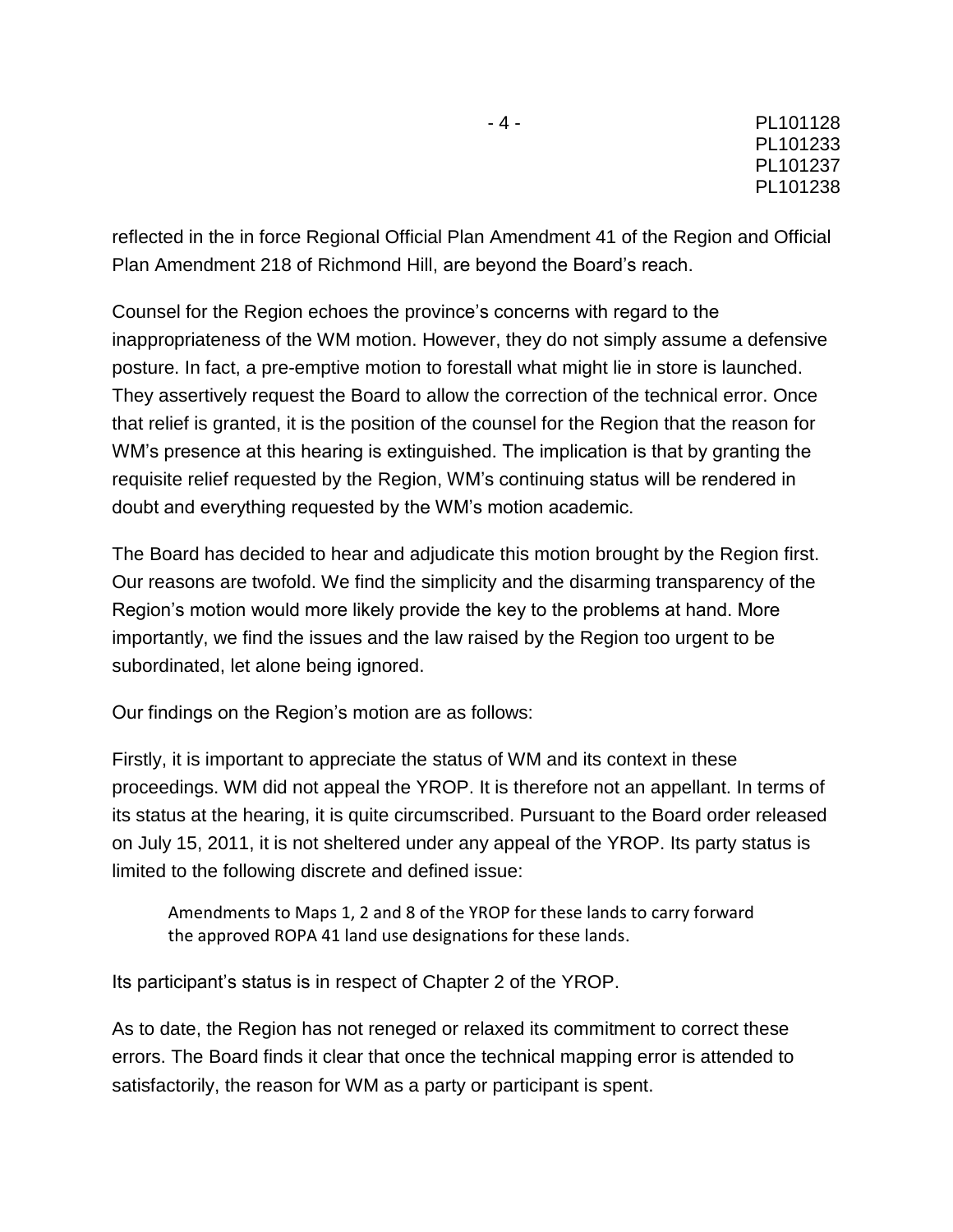Secondly, the statutory framework pertaining to this matter is highly relevant. The subject lands are wholly within the Oak Ridges Moraine and subject to the Oak Ridges Moraine Conservation Act (ORMCA) and the Oak Ridges Moraine Conservation Plan (ORMCP). ROPA 41, as approved by the minister was the Region's conformity amendment to the ORMCP. OPA 218 and Zoning By-law 128-04, as approved by the minister, was the Town's conformity amendments to ORMCP. Through these instruments, the ORMCP designations and the boundary delineations for the subject site were implemented to the lower tier documents. The YROP contains some mapping errors pertaining to the WM site. These errors had been recognised by the Region and the province. An undertaking had been given that they will be remedied in the course of these proceedings.

With respect to the YROP where it pertains to the subject site, the Board finds that any designations or boundary delineation cannot be anything but a carry forward of ROPA 41. In fact, it cannot be any more than that because of the following legal constraint. s.10(10) of the ORMCA provides that the minister's decision to approve an ORMCP conformity amendment such as ROPA 41 is final and not subject to appeal.

At this hearing as in any others, the Board is similarly bound by s.10 (10) of ORMCA in the sense that it cannot do indirectly what it cannot do directly. The correction of the errors cannot be utilized as a pretext or an opportunity for the Board to modify, enlarge or tinker with any of the components approved by the minister through ROPA 41. The Board cannot act beyond its mandate. In fact, it is obligated to vouchsafe the technical mapping amendment must progress in a way that is within the legal bounds.

Thirdly, we find the nature of the proceeding may be altered if what are requested in WM's motion were given effect. Both the province and the Region are correct in its respective expressions of apprehensions and misgivings. The motion launched by WM does create opportunities to reopen the in-force ORMCP designations as implemented through ROPA 41 and OPA 218. A prospect of an oral hearing, together with a plethora of discovery and disclosure measures, a party status change and a consolidation of hearing events can give rise to the vicissitude of the proceedings straying into areas other than technical corrections. In short, if one were less vigilant, a technical mapping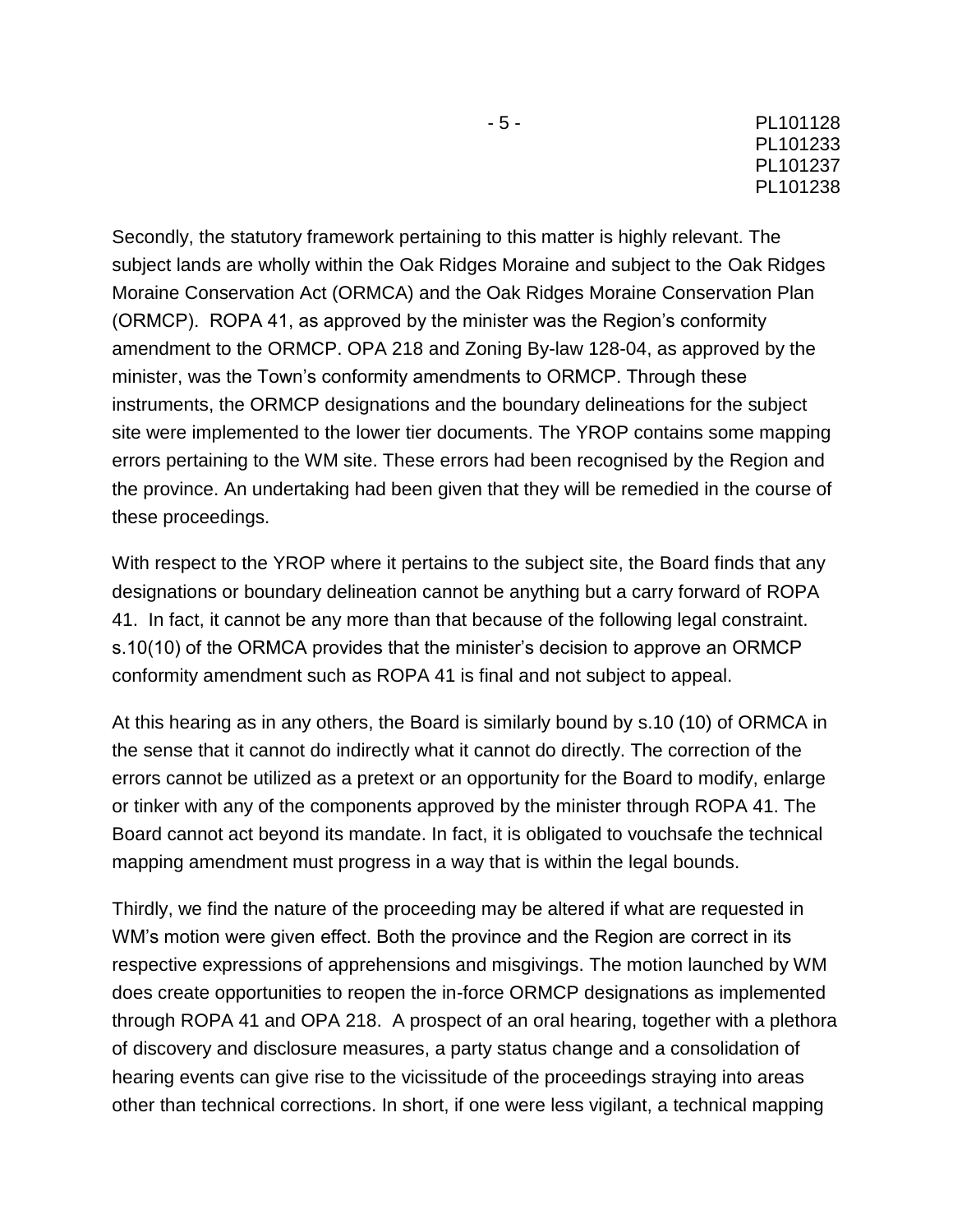discrepancy exercise can easily mutate into a full-blown, re-determination of land use designations and boundaries. That would also be contrary to the law.

Finally, the Board has a duty in a proceeding of this size and complexity to instil and enforce a sense of proportionality. A technical mapping amendment is not, and should not be, such a daunting task that a full dressed hearing will be required.

Accordingly, the Board will allow the motion of the Region. The Board finds that the technical mapping discrepancy can be appropriately corrected through filing with the Board the modifications to Maps 1, 2 & 3. Upon the filing of these proposed modifications and upon the Board being satisfied that it is an authentic carry-forward of ROPA 41, the requisite modification order can be issued.

In view of this finding, the motion of WM needs not be heard.

## **Notice of motion by King City pursuant to s.17( 44.1) and 17( 44.2)**

The Board has adjourned the hearing of this motion to the May 28 to 29 dates. The Board also directs the Region to serve King City the relevant modified policies on King City. The Region should do so as soon as the final versions of the modified policies are available. If the motion hearing can be settled as a result of the serving of the modified polices and discussions between the Region and King City, the Board would like to be advised.

## **Other miscellaneous matters**

Ms. Foran has requested the Board to entertain the notion of setting hearing dates at the May 28 session. The Board will be prepared to hear the positions of the parties at these sessions. However, the Board will set dates if we are satisfied that a state of readiness for hearings exists.

At these sessions, the Board would appreciate a road map from the major parties, as to the planned phasing of the hearings: why they are so configured, how they fit with the current and ongoing mediation sessions, the general contour of the issues, and how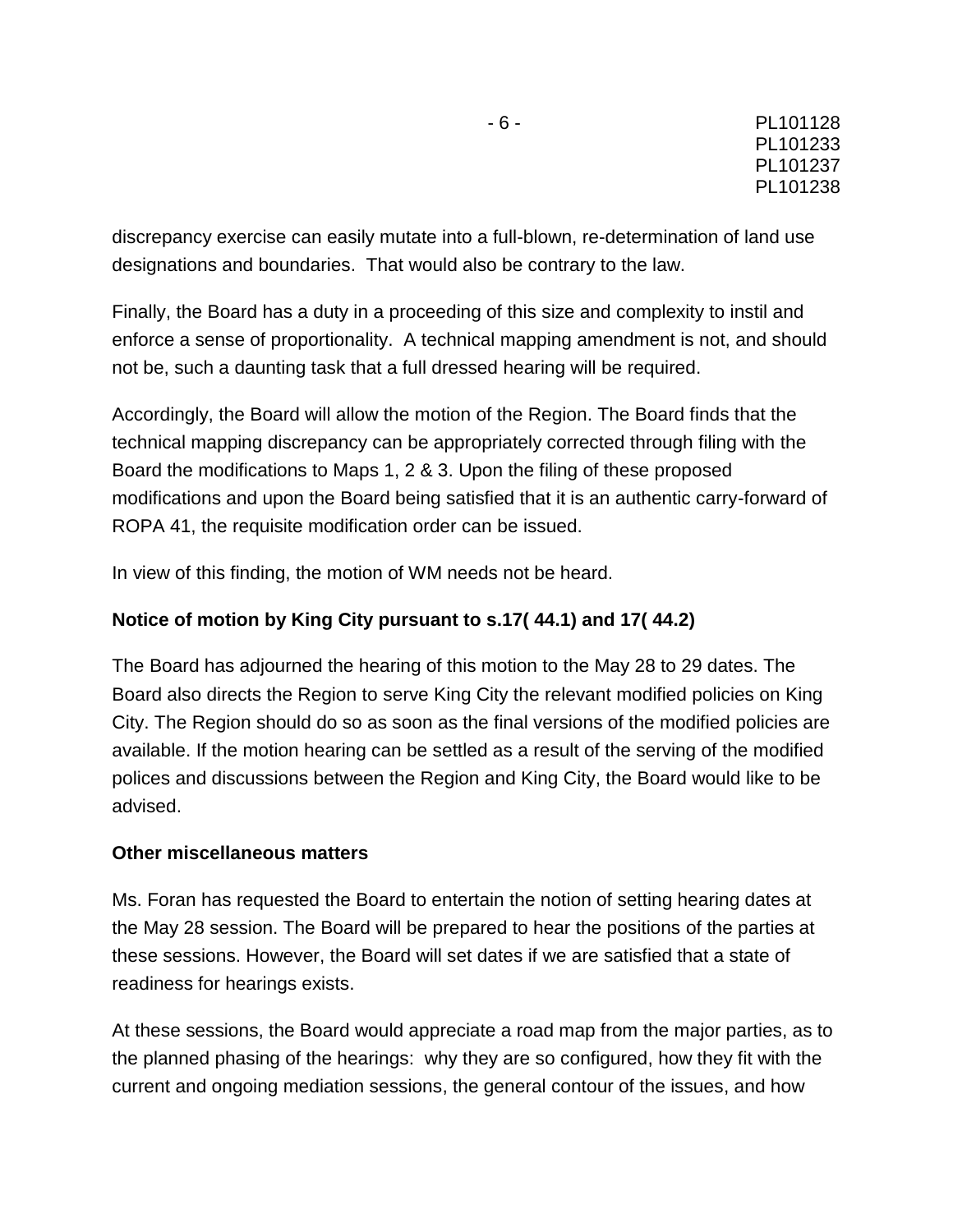best the Board can further case-manage? The Board will appreciate a detailed explanation as to why and how one phase should precede and dovetail the other, the duration of each phase and the stakeholders in these sessions, and the likelihood and realism of settlements or shrinkage through mediations. The Board wishes to remind parties about the ongoing growth plan scheduled hearings and the implications for counsel and consultants, some of whom have ubiquitous presence at these events. Last, but not the least, the Board's own resources and calendar constraints are a factor in this equation.

The Board has scheduled a further two-day prehearing conference to commence on **Monday, May 28, 2012, at 10:30 a.m. to be held at the Sheraton Parkway Toronto North Hotel, Suites and Conference Centre, 600 Highway 7 East, in Richmond Hill.**

Mr. Waque has indicated that he is requesting another PHC for the month of June. The Board is also prepared to entertain his request. The Board is desirous of knowing the agenda in advance.

"S. W. Lee"

S. W. LEE ASSOCIATE CHAIR

"K. Hussey"

K. HUSSEY VICE-CHAIR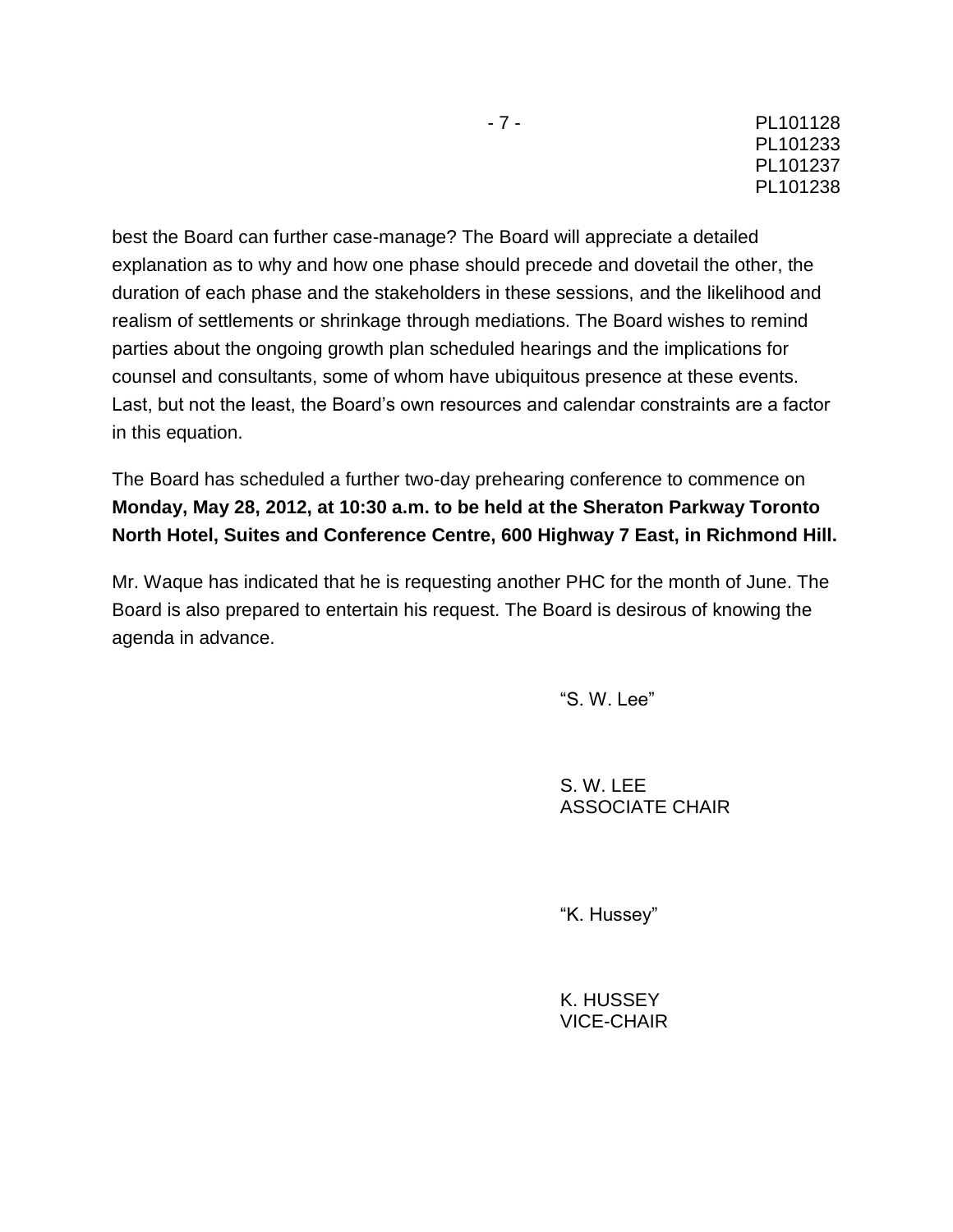### **ATTACHMENT "1"**

#### **List of Appellants**

- 1. Angus Glen North West Inc. and Angus Glen Holdings Inc.
- 2. E. Manson Investments
- 3. North Leslie Residential Landowners Group Inc.
- 4. North Markham Landowners Group
	- 1212763 Ontario Limited
	- 1463069 Ontario Limited
	- 1512406 Ontario Limited
	- 1612286 Ontario Inc.
	- 4551 Elgin Mills Developments Limited
	- **CAVCOE Holding Ltd.**
	- Colebay Investments Inc.
	- **First Elgin Mills Developments Inc.**
	- **Firwood Holdings Inc.**
	- **Glendower Properties Inc.**
	- Highcove Investments Inc.
	- **Mackenzie 48 Investments Limited**
	- Kennedy Elgin Developments Limited
	- **Major Kennedy Developments Limited**
	- **Major Kennedy South Developments Limited**
	- **Major McCowan Developments Limited**
	- Romandale Farms Limited; Frambordeaux Developments Inc.
	- **Summerlane Realty Corp.**
	- **T** Tsialtas, Peter and Cathy
	- **Tung Kee Investment Limited Partnership**
	- **Warden Mills Developments Limited**
	- **EXACORP Ventures Inc.**
- 5. Loblaw Properties Limited
- 6. Rice Commercial Group of Companies
- 7. Yonge Green Lane Developments Limited
- 8. Mr. Allen Eng
- 9. Mr. John Hayes
- 10. Mr. Paul Jadilebovski
- 11. Mr. Peter Antonopoulos
- 12. Mr. Philip Comartin
- 13. Mr. Shai Perlmutter
- 14. Mr. Steven DeFreitas
- 15. Peat Farmers of Ontario represented by Mr. Phil Comartin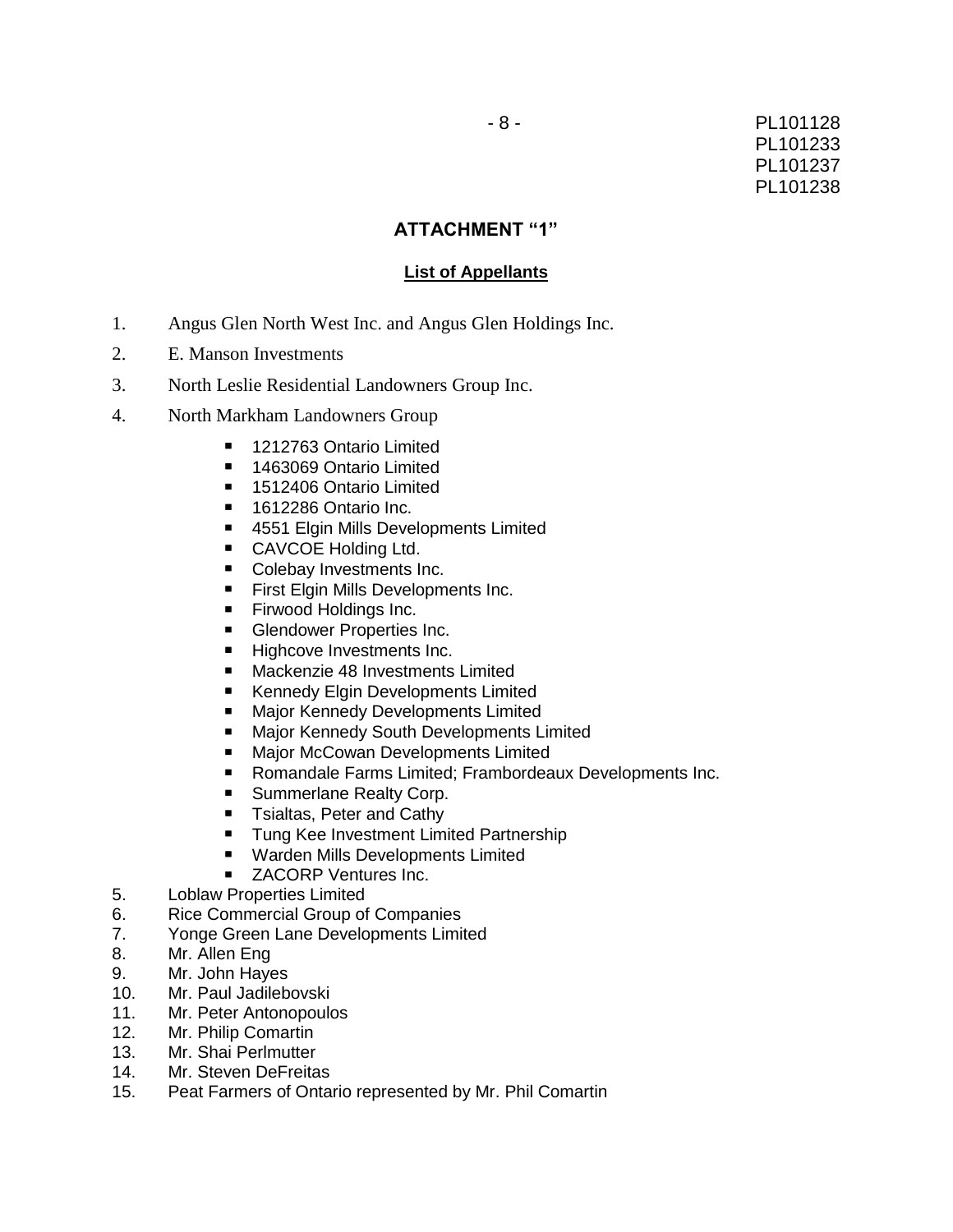- 16. Property Owners with Rights Association represented by Paul Jadilebovski
- 17. Kau & Associates L.P.
- 18. Block 27 Landowners Group
- 19 Dorzil Developments (Bayview) Ltd.
- 20. Westlin Farms
- 21. Lucia Milani and Rizmi Holdings Limited
- 22. Daraban Holdings Limited
- 23. Smart Centres and Calloway Real Estate Investment Trust
- 24. Yonge Bayview Holdings Inc.
- 25. 583753 Ontario Ltd.
- 26. 775377 Ontario Ltd.
- 27. Helmhorst Investments Ltd.
- 28. Aurora 2C Landowners Group Inc.
- 29. W. J. Smith Gardens Limited
- 30. Metrus Development Inc.
- 31. Upper City Corporation and Clear Point Developments
- 32. Minotar Holdings Inc, Cor-lots Development, Cherokee Holdings and Halvan 5.5 Investments Limited
- 33. Dalton and Alan Faris and Eden Mills Estates Inc.
- 34. Robert G. Sikura
- 35. Aurora-Leslie Developments Inc.
- 36. Fieldgate Developments and TACC Developments
- 37. Times Group Corporation
- 38. Memorial Gardens Canada Limited
- 40. 583753 Ontario Ltd.
- 41. Amir Hessam Limited and 668152 Ontario Ltd.
- 42. Arten Developments Inc.
- 43. Sanmike Construction Ltd.
- 44. Canadian Mortgage and Housing Corporation
- 46. Mahamevna Bhavana Asapuwa Toronto
- 47. The Mandarin Golf and Country Club Inc. and AV Investments II Inc.
- 48. Cornerstone Christian Community Church
- 49. Tesmar Holdings Inc.
- 50. Sustainable Vaughan
- 51. Markham Gateway Inc.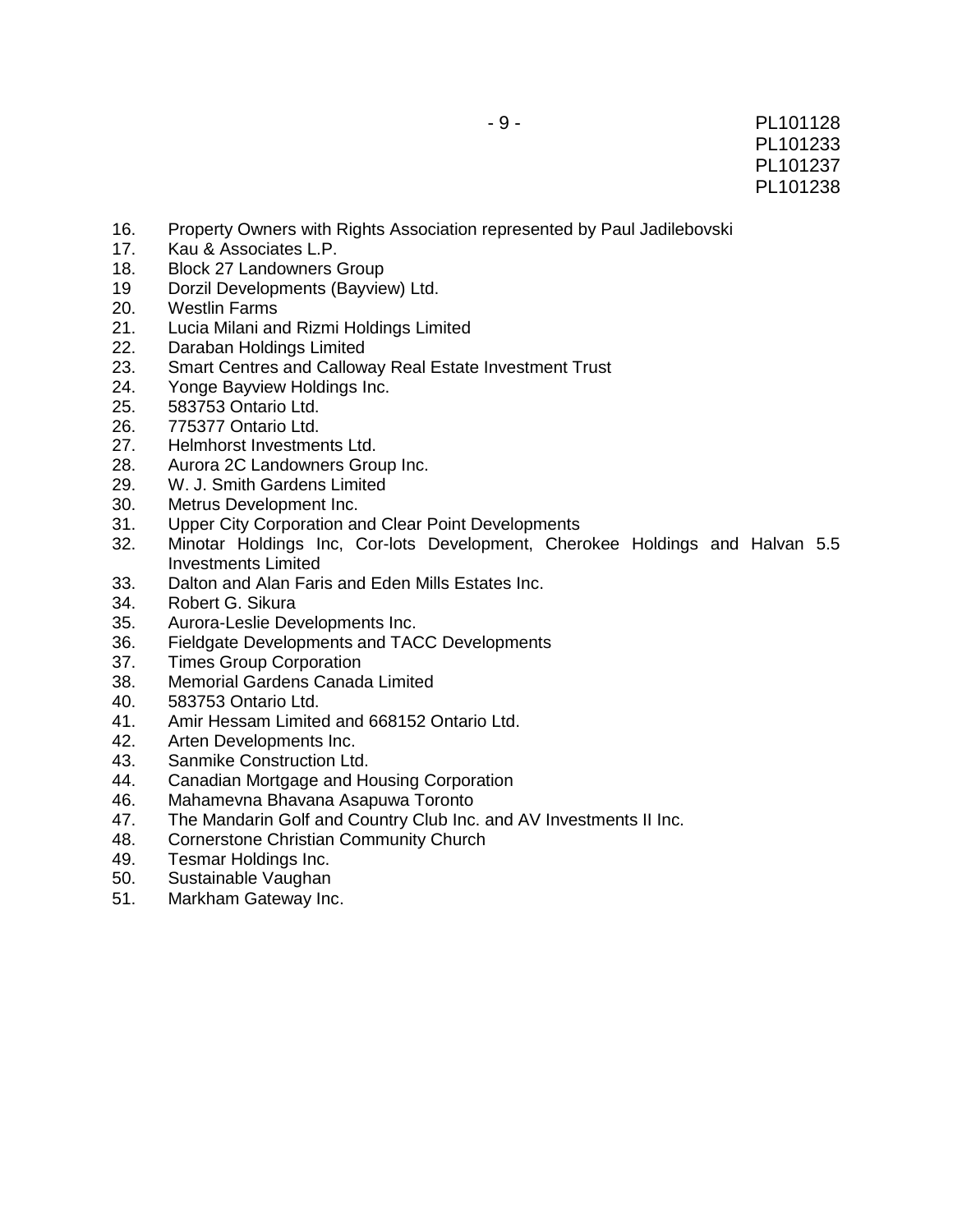### PL101128 PL101233 PL101237 PL101238

## **ATTACHMENT 2**

 $\bar{z}$ 

# List of Parties and Participants (as updated July 20, 2011)

**Public Sector Party Status** 

Note: Underlined text denotes text updated on July 20, 2011<br>Strikethrough text denotes either a withdrawal of appeal or an OMB Order deeming not to be an appellant, updated as of April 11, 2012

| Municipality or other public agency | Counsel            | OMB proceeding in which status is granted              | <b>Status</b> |  |
|-------------------------------------|--------------------|--------------------------------------------------------|---------------|--|
| Township of King                    | J. Matera          | PL101128                                               | Party         |  |
| Town of Markham                     | C. Conrad          | PL101128<br>PL101233<br>PL101237<br>PL101238           | Party         |  |
| City of Vaughan                     | C. Storto          | PL101128<br>PL101233<br>PL101237<br>$\sim$<br>PL101238 | Party         |  |
| Town of East Gwillimbury            | Don Sinclair       | PL101128<br>PL101233<br>PL101237<br>PL101238           | Party         |  |
| Town of Richmond Hill               | Antonio R. Dimilta | PL101128<br>PL101233<br>PL101237<br>PL101238           | Party         |  |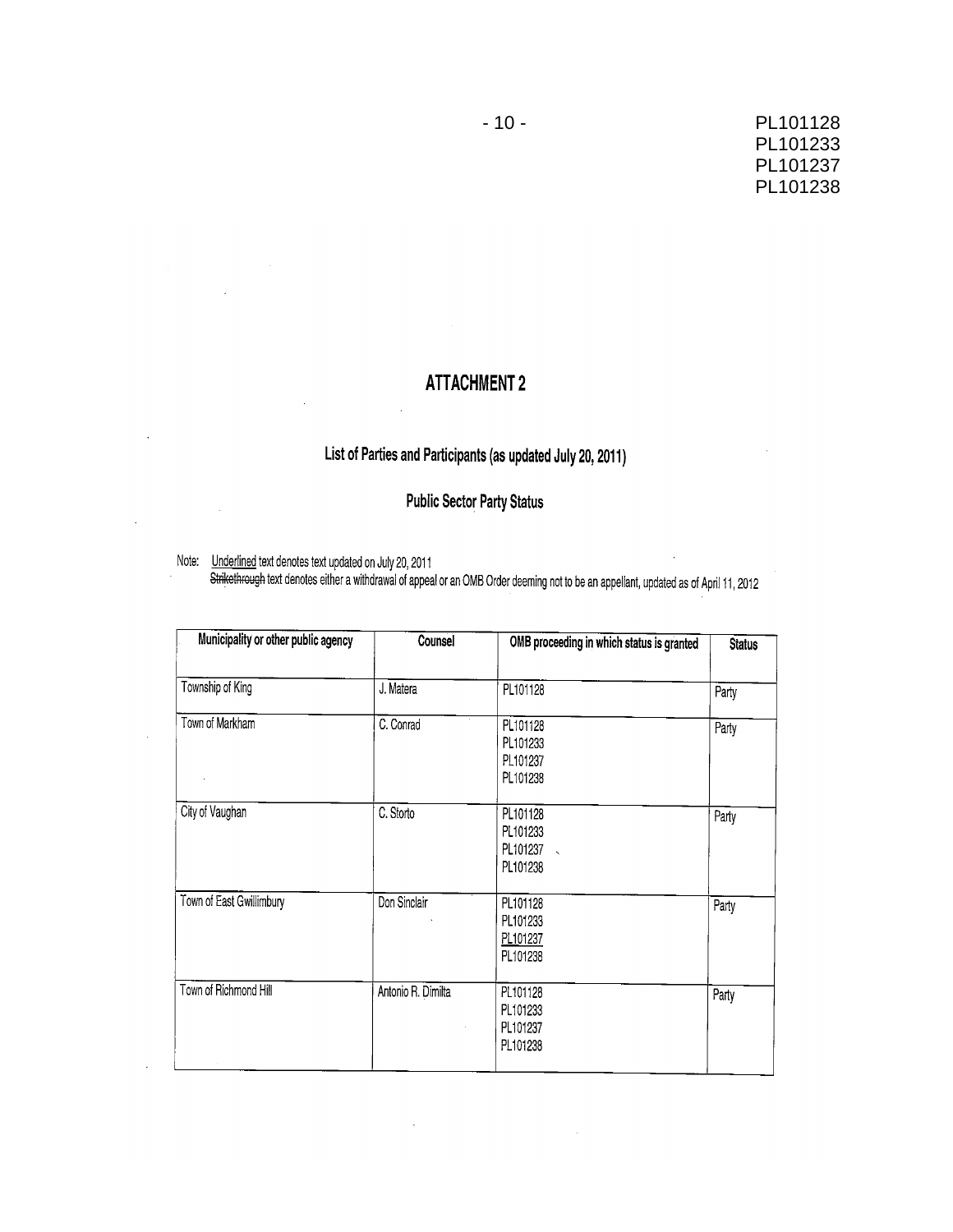$\sim$ 

 $\hat{\Gamma}$ 

 $\overline{a}$ 

# **Public Sector Participant Status**

l.

 $\hat{\boldsymbol{\beta}}$ 

 $\ddot{\phantom{a}}$ 

 $\sim$ 

 $\bar{\mathcal{L}}$ 

| Municipality or other public agency | Counsel          | OMB proceeding in which status is granted    | <b>Status</b> |  |
|-------------------------------------|------------------|----------------------------------------------|---------------|--|
| Town of Newmarket                   | E. Armchuck-Ball | PL101128<br>PL101233                         | Participant   |  |
| Town of Georgina                    | S. Leisk         | PL101233                                     | Participant   |  |
| <b>TRCA</b>                         |                  | PL101128<br>PL101233<br>PL101237<br>PL101238 | Participant   |  |

 $\hat{\mathbf{r}}$ 

 $\sim 40\%$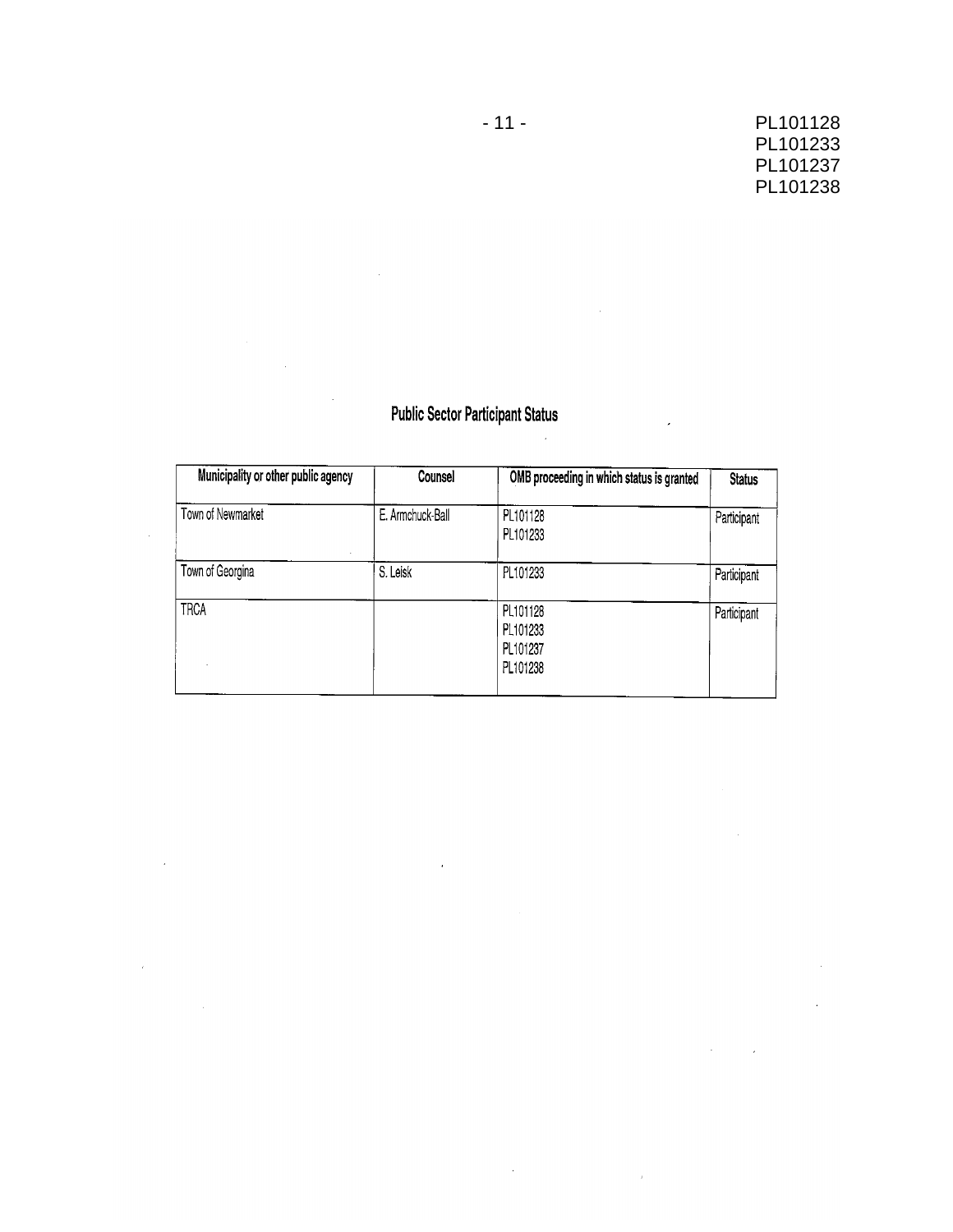k,

 $\mathcal{A}$ 

 $\overline{\mathcal{A}}$ 

# **Landowner Party Status**

 $\overline{1}$ 

 $\mathcal{A}$ 

| Landowner                                                              | Counsel        | OMB proceeding in<br>which status is<br>granted | <b>Status</b> | Appeal to Which<br><b>Status Granted</b><br>(See Attachment A) | Policies to Which<br><b>Status Relates</b>                                                                                                                                                                                               |
|------------------------------------------------------------------------|----------------|-------------------------------------------------|---------------|----------------------------------------------------------------|------------------------------------------------------------------------------------------------------------------------------------------------------------------------------------------------------------------------------------------|
| Angus Glen Developments Ltd.<br>Angus Glen Golf Club Ltd.              | S. Leisk       | PL101238 (ROPA 3)                               | Party         | ROPA 3 - North<br>Markham<br>Landowners Group                  | ROPA 3 - Policies and<br>raised<br>mapping<br>by<br>North<br>Markham<br>Landowners<br>Group<br>appeal respecting the<br>urban<br>boundary<br>expansion<br>as<br>delineated by ROPA 3<br>the<br>and<br>alternative<br>urban boundary line |
| Haulover Investments Ltd.                                              | J. Streisfield | PL101128 (ROP)                                  | Party         | $PL101128 - 1, 2, 18,$<br>19, 23, 28, 36, 37                   | 5.2.20 and 5.2.21,<br>3.5.7, 7.2.31, 7.2.32,<br>7.2.52, 7.5.3, 7.5.4                                                                                                                                                                     |
| William H. Worden and Yvonne W.<br>Worden<br>Montanaro Estates Limited | J. Streisfield | PL101128 (ROP)                                  | Party         | N/A                                                            | Amendments to Maps<br>1, 2 and 8 of ROP -<br>2010<br>for<br>the<br>Worden/Montanaro<br>lands to carry forward<br>the approved ROPA 41<br>land use designations<br>for those lands.                                                       |
| Vaughan 400 Landowners Group<br>Inc.                                   | M. Melling     | PL101128 (ROP)                                  | Party         | $N/\overline{A}$                                               | Lifting of deferral area 2<br>in ROPA 52                                                                                                                                                                                                 |

 $-12-$ 

l.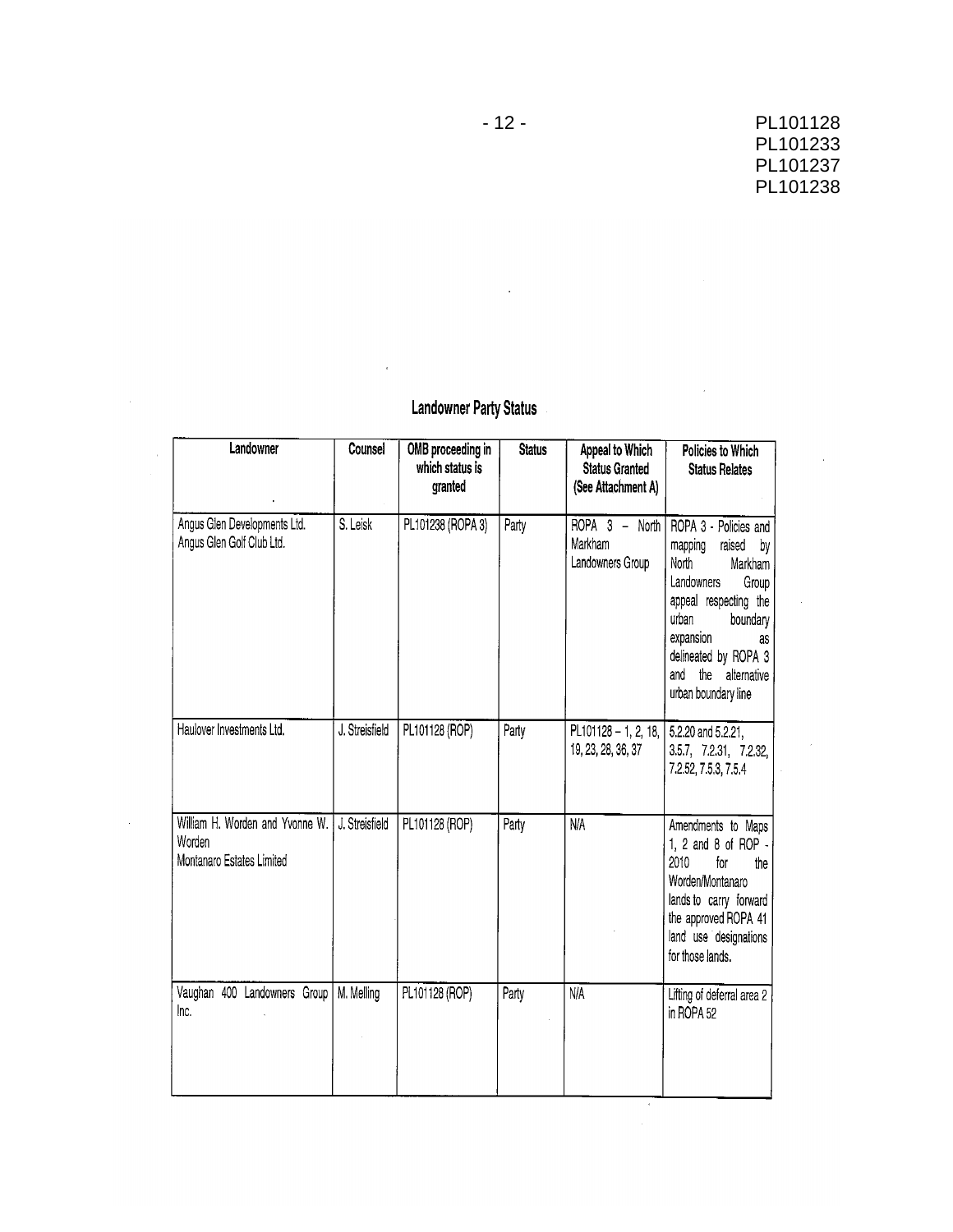$\Delta \sim 10^4$ 

 $\sim 10^{-10}$ 

 $\sim 10^7$ 

# **Landowner Party Status**

| Landowner                                                                                                                                                                                                                                              | Counsel    | OMB proceeding in<br>which status is<br>granted | <b>Status</b> | <b>Appeal to Which</b><br><b>Status Granted</b><br>(See Attachment A)                 | Policies to Which<br><b>Status Relates</b>                                                                                                                                                                                         |
|--------------------------------------------------------------------------------------------------------------------------------------------------------------------------------------------------------------------------------------------------------|------------|-------------------------------------------------|---------------|---------------------------------------------------------------------------------------|------------------------------------------------------------------------------------------------------------------------------------------------------------------------------------------------------------------------------------|
| Harry John Lewis and Murray Allin<br>Lewis<br>Donald Miller<br>¢,                                                                                                                                                                                      | D. Hindson | PL101128 (ROP)<br>PL101238 (ROPA 3)             | Party         | PL101128-47<br>ROPA <sub>3</sub>                                                      | Chapter 2 policies and<br>related maps, figures<br>and definitions, as set<br>out in Mr. Hindson's<br>letter of May 4, 2011<br>ROPA 3-Map 2                                                                                        |
| Ruth Elizabeth Brock<br>Lois Marguerite Frisby<br>Ruth Elizabeth Brock<br>Charlotte Marie Frisby<br>Marguerite Alice Gallone<br>Gerhard Schickendanz<br>Elma Schickendanz<br>Wagema Holdings Limited<br>Lorna Mary Passafiume<br>Walmark Holdings Inc. | D. Hindson | PL101238 (ROPA 3)                               | Party         | ROPA <sub>3</sub><br>North<br>$\overline{\phantom{0}}$<br>Markham<br>Landowners Group | ROPA 3 - Policies and<br>mapping<br>raised<br>by<br>North<br>Markham<br>Landowners<br>Group<br>appeal respecting the<br>urban<br>boundary<br>expansion<br>as<br>delineated by ROPA 3<br>and the alternative<br>urban boundary line |
| MI Developments Inc.                                                                                                                                                                                                                                   | S. Zakem   | PL101128 (ROP)                                  | Party         | PL101128-49                                                                           | Policies which may be<br>raised<br>by<br>Tesmar<br>appeal                                                                                                                                                                          |
| Delisle Properties Limited                                                                                                                                                                                                                             | B. Horosko | PL101128 (ROP)                                  | Party         | PL101128-49                                                                           | Policies which may be<br>raised<br>by<br>Tesmar<br>appeal                                                                                                                                                                          |
| Block 34 East Landowners Group<br>Inc.                                                                                                                                                                                                                 | R. Houser  | PL101128 (ROP)                                  | Party         | <b>N/A</b>                                                                            | Lifting of deferral area 1<br>in ROPA 52                                                                                                                                                                                           |

 $\mathcal{L}$ 

 $\Delta \sim 10^{11}$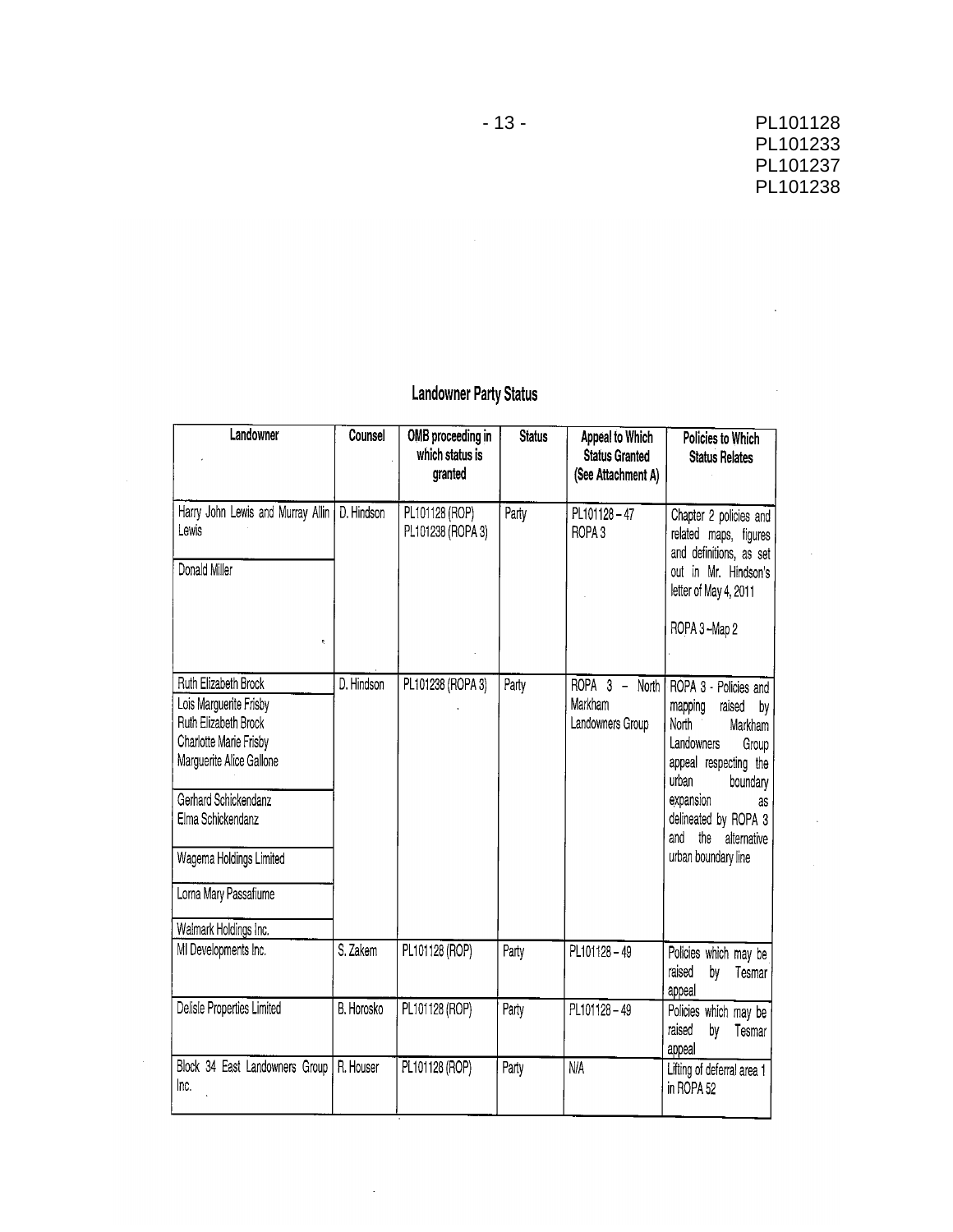$\hat{\boldsymbol{\beta}}$ 

 $\sim$ 

 $\mathcal{L}_{\text{max}}$  and  $\mathcal{L}_{\text{max}}$ 

## **Landowner Party Status**

 $\sim$ 

| Landowner                                                                       | Counsel                   | OMB proceeding in<br>which status is<br>granted | <b>Status</b> | Appeal to Which<br><b>Status Granted</b><br>(See Attachment A) | <b>Policies to Which</b><br><b>Status Relates</b>                                                                                                                                   |
|---------------------------------------------------------------------------------|---------------------------|-------------------------------------------------|---------------|----------------------------------------------------------------|-------------------------------------------------------------------------------------------------------------------------------------------------------------------------------------|
| Dorzil Developments (Bayview) Ltd.                                              | J. Alati                  | PL101233 (ROPA 1)                               | Party         | PL101233 (ROPA 1)                                              | ROPA <sub>1</sub>                                                                                                                                                                   |
| Canada Mortgage and Housing<br>Corporation ("CMHC") and Quaestus<br>Corporation | P. Devine<br>M. Piel      | PL101128 (ROP)                                  | Party         | PL101128 - 23 and<br>37                                        | Policy identified as "old<br>4.3.8" on Exhibit 4                                                                                                                                    |
| Halvan 5.5 Investments Limited                                                  | C. Lyons                  | PL101128 (ROP)                                  | Party         | PL101128 - 32                                                  | Policies<br>in<br>at<br>issue<br>Minotaur et. al appeals                                                                                                                            |
| Kau and Associates                                                              | B. Horosko<br>C. Facciolo | PL101128 (ROP)                                  | Party         | $PL101128 - 5, 6, 23,$<br>and 37                               | $4.3.3$ ;<br>4.3.4:<br>4.3.7<br>4.3.9 <sub>1</sub><br>4.3.12.<br>4.4.6<br>definition<br>"Major<br>οf<br>Retail"                                                                     |
| Mahamevna<br>Bhavana<br>Asapuwa<br>Toronto                                      | M. Flowers                | PL101128 (ROP)                                  | Party         | PL101128 - 47                                                  | 6.3.2, 6.3.3, 6.3.10 and<br>Map 8                                                                                                                                                   |
| Block 27 Landowners Group Inc.                                                  | M. Melling                | PL101128 (ROP)<br>PL101237 (ROPA 2)             | Party         | PL101128-4, 19, 30<br>PL101237 (ROPA 2)                        | Appeals and policies as<br>set<br>out<br>in<br>correspondence<br>between D. Klacko and<br>M. Melling on June 13<br>and 14, 2011 and July 8<br>and 18, 2011 (filed as<br>Exhibit 23) |
| Huron-Wendat Nation                                                             | D. Donnelly               | PL101128 (ROP)                                  | Party         | PL101128-4, 27                                                 | 3.4.11 and 3.4.14                                                                                                                                                                   |

 $\label{eq:2.1} \frac{1}{\sqrt{2}}\sum_{i=1}^n\frac{1}{\sqrt{2}}\sum_{i=1}^n\frac{1}{\sqrt{2}}\sum_{i=1}^n\frac{1}{\sqrt{2}}\sum_{i=1}^n\frac{1}{\sqrt{2}}\sum_{i=1}^n\frac{1}{\sqrt{2}}\sum_{i=1}^n\frac{1}{\sqrt{2}}\sum_{i=1}^n\frac{1}{\sqrt{2}}\sum_{i=1}^n\frac{1}{\sqrt{2}}\sum_{i=1}^n\frac{1}{\sqrt{2}}\sum_{i=1}^n\frac{1}{\sqrt{2}}\sum_{i=1}^n\frac$ 

 $\sim 10^{-10}$ 

 $\label{eq:2.1} \frac{1}{\sqrt{2\pi}}\int_{0}^{\infty}\frac{1}{\sqrt{2\pi}}\left(\frac{1}{\sqrt{2\pi}}\right)^{2\alpha} \frac{1}{\sqrt{2\pi}}\int_{0}^{\infty}\frac{1}{\sqrt{2\pi}}\left(\frac{1}{\sqrt{2\pi}}\right)^{2\alpha} \frac{1}{\sqrt{2\pi}}\frac{1}{\sqrt{2\pi}}\int_{0}^{\infty}\frac{1}{\sqrt{2\pi}}\frac{1}{\sqrt{2\pi}}\frac{1}{\sqrt{2\pi}}\frac{1}{\sqrt{2\pi}}\frac{1}{\sqrt{2\pi}}\frac{1}{\sqrt{$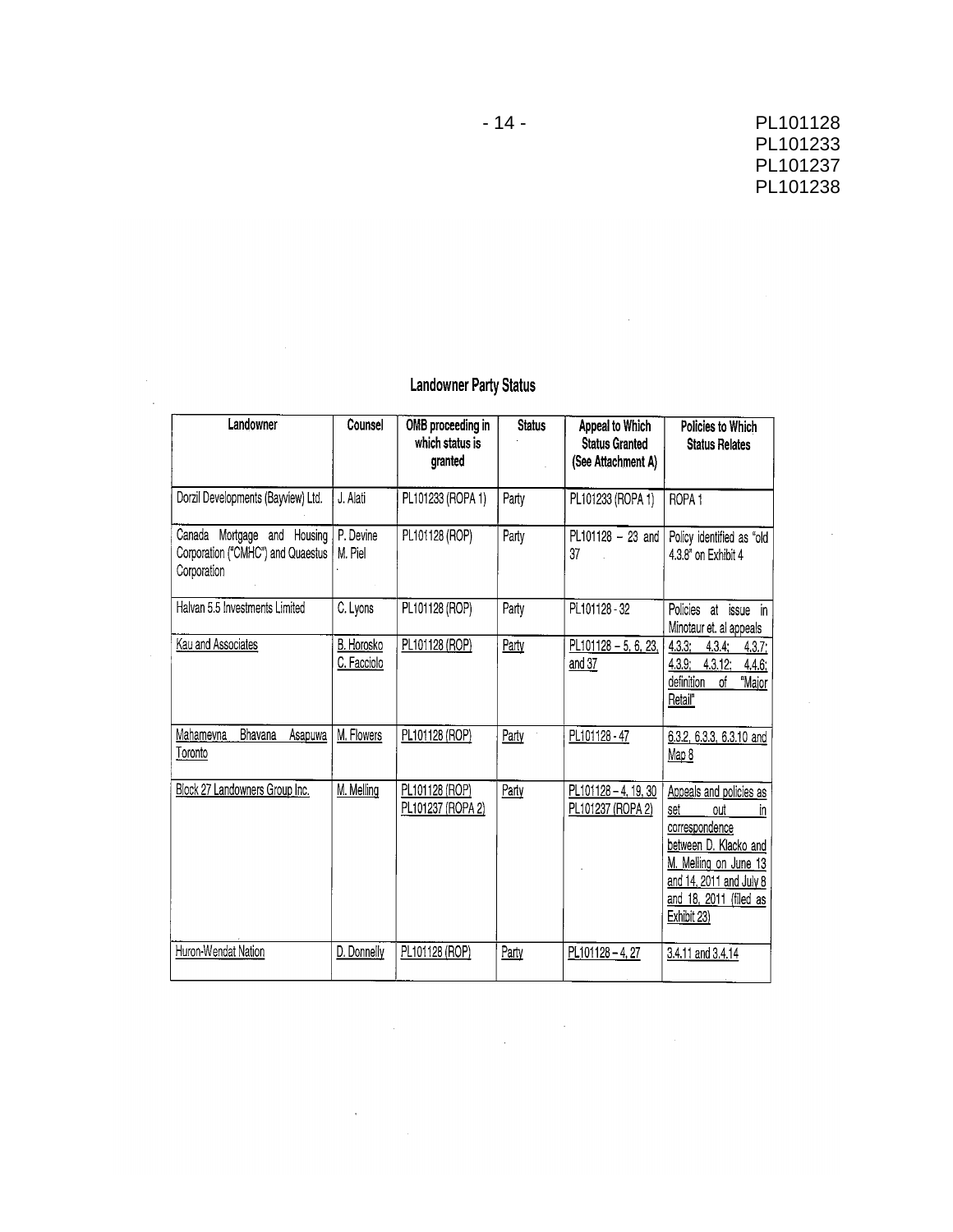$\hat{\mathcal{L}}$ 

 $\bar{\omega}$ 

 $\bar{z}$ 

## **Landowner Participant Status**

 $\sim$ 

| Landowner                                                                                              | Counsel        | OMB proceeding in<br>which status is<br>granted | <b>Status</b> | Appeal to Which<br><b>Status Granted</b><br>(See Attachment A) | Policies to Which<br><b>Status Relates</b>                                                                                                                                                                                                 |
|--------------------------------------------------------------------------------------------------------|----------------|-------------------------------------------------|---------------|----------------------------------------------------------------|--------------------------------------------------------------------------------------------------------------------------------------------------------------------------------------------------------------------------------------------|
| <b>Trevor Rose</b><br>Angelo Antonangeli,<br>Leslie Gardens<br>1450968 Ontario Inc,<br>c/o Peter Gorin | H. Friedman    | PL101128 (ROP)                                  | Participant   | PL101128                                                       | Participant<br>status<br>sought to<br>monitor<br>2.2.19, 2.2.31, 2.2.34,<br>2.2.35, Map 8,6.3.7(d),<br>8.3.3. and definition of<br>"Agricultural Uses"                                                                                     |
| Intracorp Projects Acquisitions Ltd.                                                                   | M. Melling     | PL101128 (ROP)                                  | Participant   | PL101128                                                       | Participant<br>status<br>sought to monitor and<br>protect<br>interests<br>respecting designation,<br>mapping and policies<br>applicable to subject<br>lands in Richmond Hill<br>as identified in May 9,<br>2011 email from Mr.<br>Melling. |
| South Sharon Developments Inc.                                                                         | J. Park        | PL101128 (ROP)<br>PL101233 (ROPA 1)             | Participant   | PL101128<br>ROPA <sub>1</sub>                                  | Participant<br>status<br>sought<br>monitor<br>to<br>proceedings to ensure<br>no amendments that<br>would impact subject<br>lands set out in May 9,<br>2011 letter.                                                                         |
| William H. Worden and Yvonne W.<br>Worden<br>Montanaro Estates Limited                                 | J. Streisfield | PL101128 (ROP)                                  | Participant   | PL101128                                                       | Participant status with<br>respect to Chapter 2 of<br>ROP.                                                                                                                                                                                 |

 $\label{eq:2.1} \frac{1}{\sqrt{2\pi}}\int_{0}^{\infty}\frac{1}{\sqrt{2\pi}}\left(\frac{1}{\sqrt{2\pi}}\right)^{2}d\mu_{\rm{eff}}\,.$ 

 $\hat{\mathcal{A}}$ 

 $\hat{\mathcal{A}}$ 

 $\sim 10^{-10}$ 

 $\sim$   $\sim$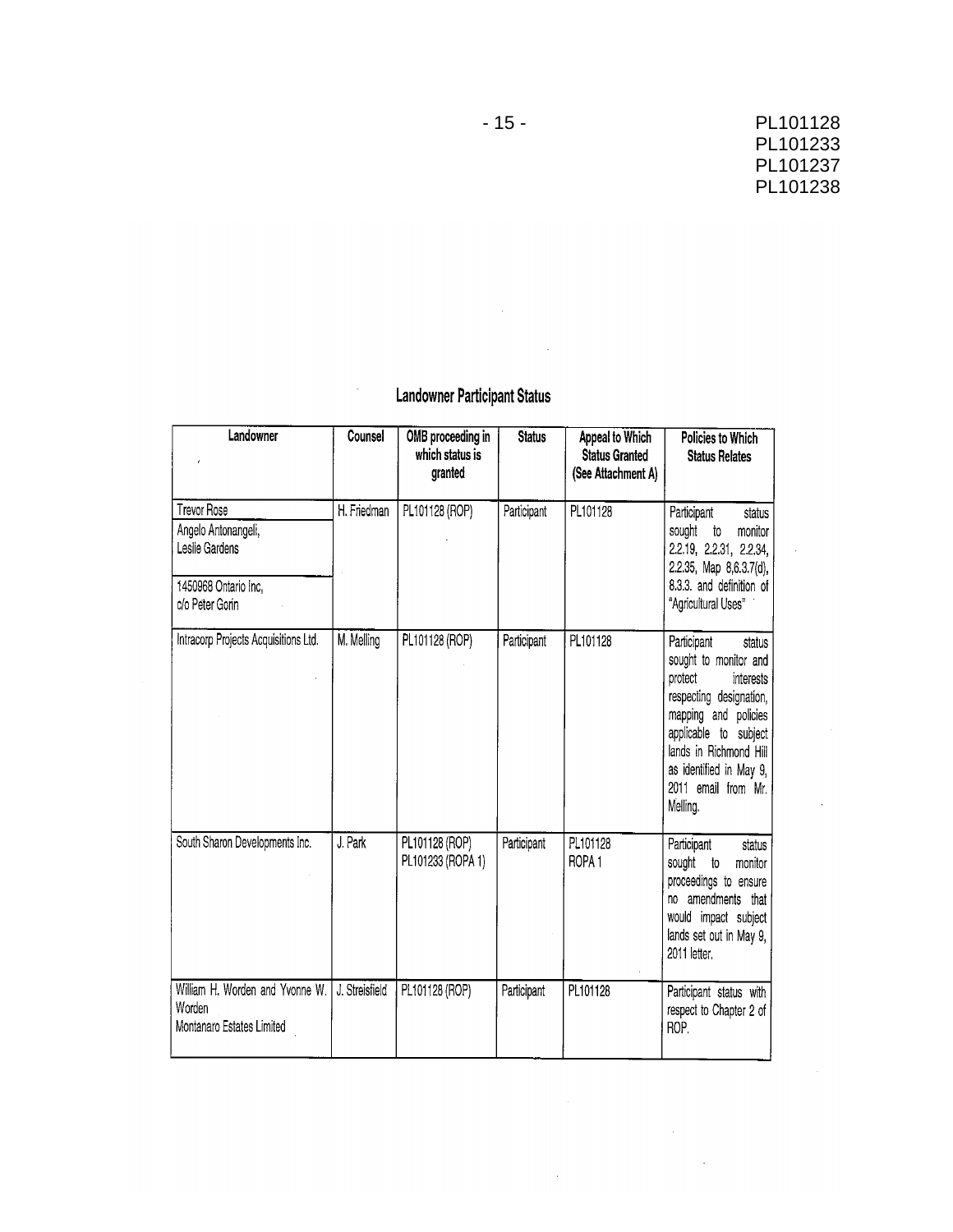$\sim$ 

 $\sim$ 

 $\sim$   $\sim$ 

### **Landowner Participant Status**

| Landowner                       | Counsel   | OMB proceeding in<br>which status is<br>granted | <b>Status</b> | Appeal to Which<br><b>Status Granted</b><br>(See Attachment A) | Policies to Which<br><b>Status Relates</b>                                   |
|---------------------------------|-----------|-------------------------------------------------|---------------|----------------------------------------------------------------|------------------------------------------------------------------------------|
| Markham Gateway Inc.            | R. Beaman | PL101128 (ROP)                                  | Participant   | PL101128                                                       |                                                                              |
| 165 Pine Grove Investments Inc. | A. Brown  | PL101128 (ROP)<br>PL101237 (ROPA 2)             | Participant   | PL101128<br>PL101237                                           | Participant<br>status to<br>monitor policies 5.1, 5.2<br>and 5.3 and ROPA 2. |

 $\sim$   $\sim$ 

 $\label{eq:2.1} \frac{1}{\sqrt{2\pi}}\int_{\mathbb{R}^3}\frac{1}{\sqrt{2\pi}}\int_{\mathbb{R}^3}\frac{1}{\sqrt{2\pi}}\int_{\mathbb{R}^3}\frac{1}{\sqrt{2\pi}}\int_{\mathbb{R}^3}\frac{1}{\sqrt{2\pi}}\int_{\mathbb{R}^3}\frac{1}{\sqrt{2\pi}}\int_{\mathbb{R}^3}\frac{1}{\sqrt{2\pi}}\int_{\mathbb{R}^3}\frac{1}{\sqrt{2\pi}}\int_{\mathbb{R}^3}\frac{1}{\sqrt{2\pi}}\int_{\mathbb{R}^3}\frac{1$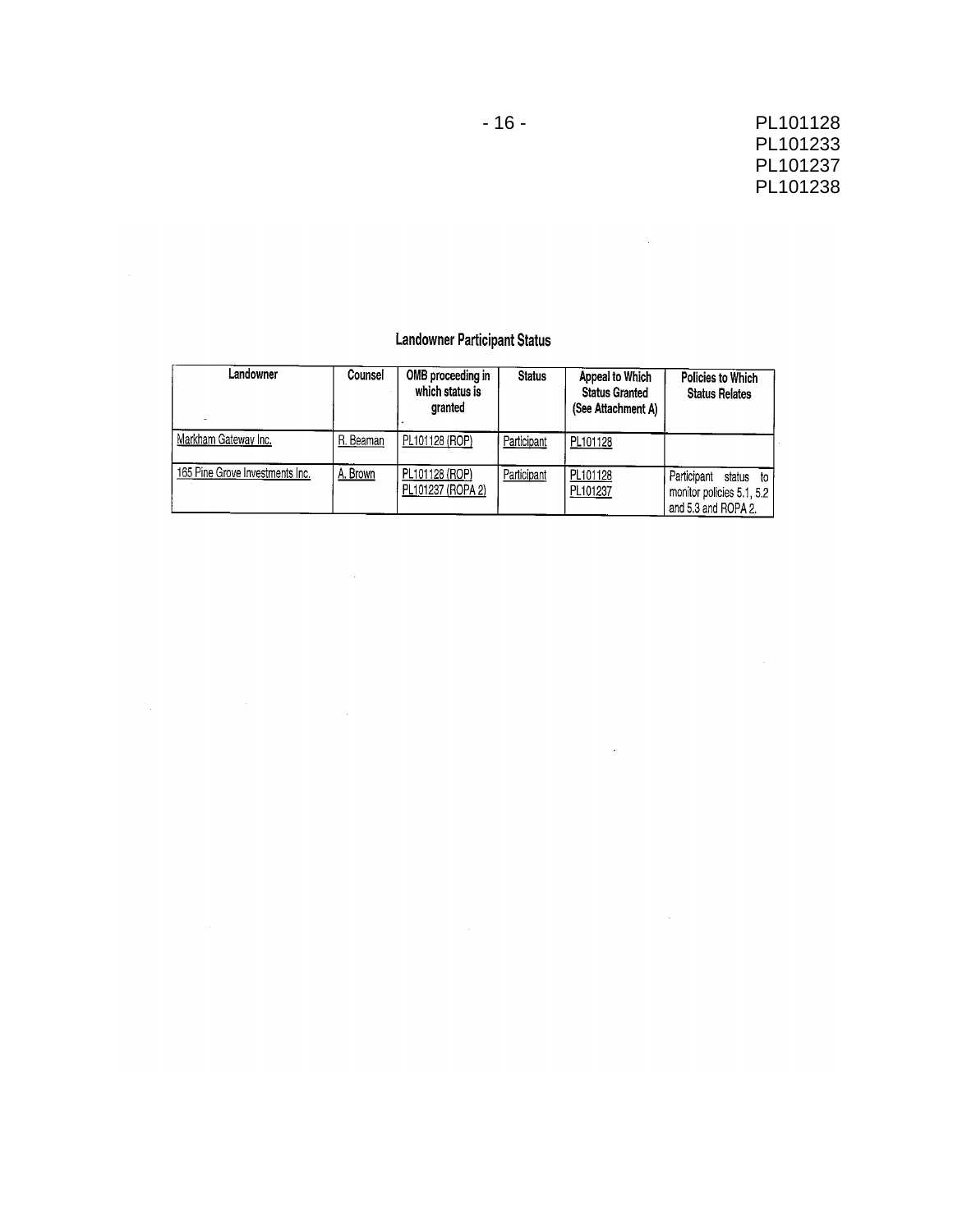### PL101128 PL101233 PL101237 PL101238

#### **ATTACHMENT "A"**

#### **List of Appellants**

#### York Region Official Plan - OMB Case No. PL101128

- Angus Glen North West Inc. and Angus Glen Holdings Inc.  $1.$
- $2.$ E. Manson Investments
- $3.$ North Leslie Residential Landowners Group Inc.
- $4.$ North Markham Landowners Group
	- <sup>1</sup> 1212763 Ontario Limited
	- · 1463069 Ontario Limited
	- \* 1512406 Ontario Limited
	- 1612286 Ontario Inc.
	- 4551 Elgin Mills Developments Limited  $\blacksquare$
	- CAVCOE Holding Ltd.
	- Colebay Investments Inc.
	- First Elgin Mills Developments Inc.  $\blacksquare$
	- Firwood Holdings Inc.
	- Glendower Properties Inc.
	- Highcove Investments Inc.
	- Kennedy Elgin Developments Limited
	- Mackenzie 48 Investments Limited  $\mathbf{r}$
	- Major Kennedy Developments Limited  $\mathbf{L}$
	- $\mathbf{L}^{\dagger}$ Major Kennedy South Developments Limited
	- Major McCowan Developments Limited  $\mathbf{r}^{\prime}$
	- Romandale Farms Limited; Frambordeaux Developments Inc.  $\blacksquare$
	- $\mathbf{r}^{\top}$ Summerlane Realty Corp.
	- " Tsialtas, Peter and Cathy
	- · Tung Kee Investment Limited Partnership
	- \* Warden Mills Developments Limited
	- **E** ZACORP Ventures Inc.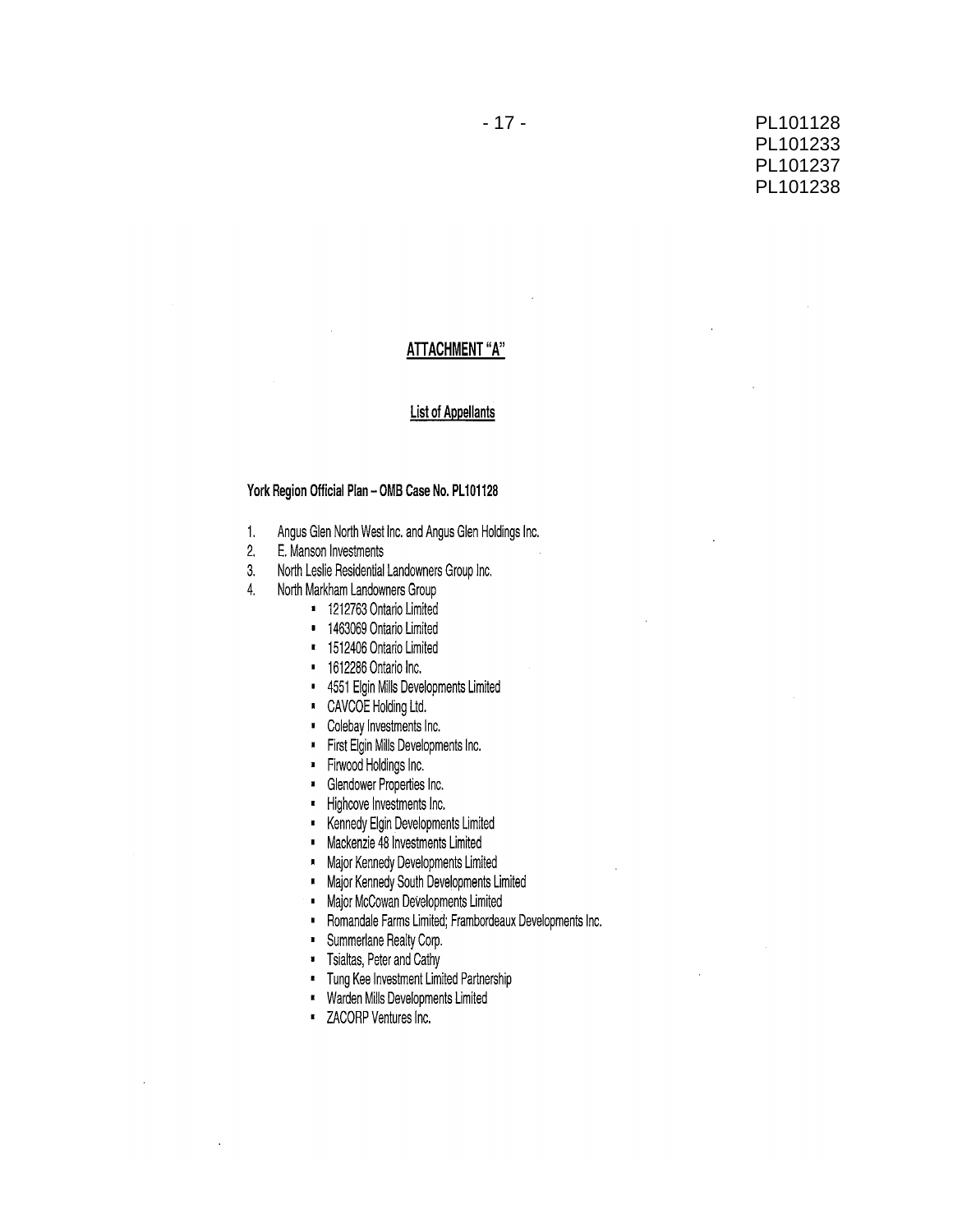- Loblaw Properties Limited 5.
- 6. Rice Commercial Group of Companies
- Yonge Green Lane Developments Limited  $7.$
- 8. Mr. Allen Eng
- $9.$ Mr. John Hayes
- Mr. Paul Jadilebovski  $10.$
- Mr. Peter Antonopoulos  $11.$
- Mr. Philip Comartin  $12.$
- Mr. Shai Perlmutter  $13.$
- Mr. Steven DeFreitas  $14.$
- Peat Farmers of Ontario represented by Mr. Phil Comartin  $15<sub>1</sub>$
- Property Owners with Rights Association represented by Paul Jadilebovski  $16<sub>1</sub>$
- Kau & Associates L.P.  $17.$
- $18<sup>18</sup>$ Block 27 Landowners Group
- Dorzil Developments (Bayview) Ltd.  $19 -$
- 20. Westlin Farms
- Lucia Milani and Rizmi Holdings Limited  $21$
- Daraban Holdings Limited  $22.$
- 23. Smart Centres and Calloway Real Estate Investment Trust
- 24. Yonge Bayview Holdings Inc.
- $25.$ 583753 Ontario Ltd.
- 26. 775377 Ontario Ltd.
- 27. Helmhorst Investments Ltd.
- 28. Aurora 2C Landowners Group Inc.
- W. J. Smith Gardens Limited 29.
- $30.$ Metrus Development Inc.
- Upper City Corporation and Clear Point Developments  $31.$
- Minotar Holdings Inc, Cor-lots Development, Cherokee Holdings and Halvan 5.5-Investments Limited  $32.$
- Dalton and Alan Faris and Eden Mills Estates Inc. 33.
- 34. Robert G. Sikura
- Aurora-Leslie Developments Inc.  $35.$
- 36. Fieldgate Developments and TACC Developments
- 37. Times Group Corporation
- 38. Memorial Gardens Canada Limited
- 40. 583753 Ontario Ltd.
- 41. Amir Hessam Limited and 668152 Ontario Ltd.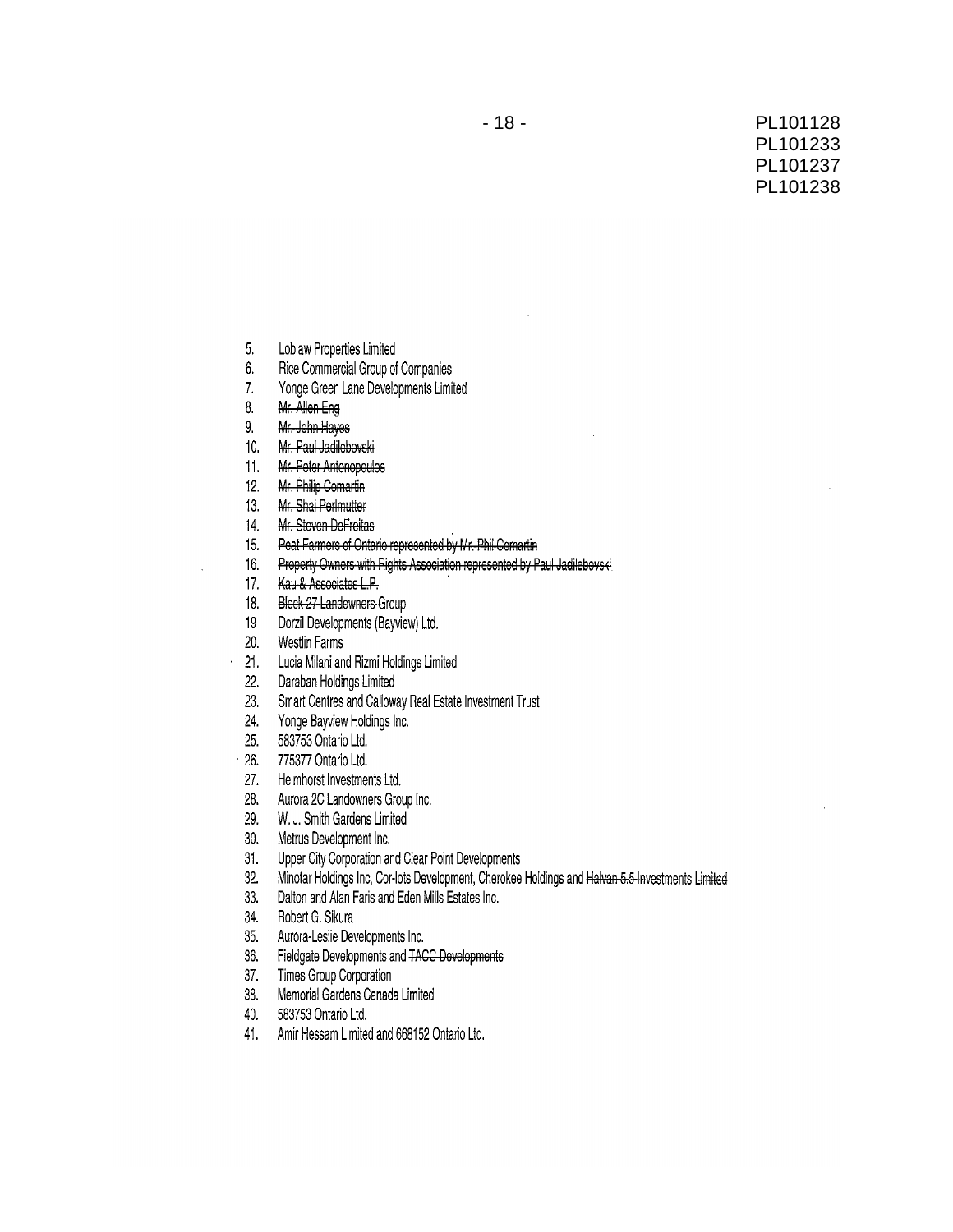an sa c

- Arten Developments Inc. 42.
- 43. Sanmike Construction Ltd.
- 44. **Canada Mortgage and Housing Corporation**
- Mahamevna Bhavana Asapuwa Toronto 46.
- 47. The Mandarin Golf and Country Club Inc. and AV Investments II Inc.
- Cornerstone Christian Community Church 48.
- 49. Tesmar Holdings Inc.
- Sustainable Vaughan 50.
- 51. Markham-Gateway Inc.

Amendment 1 - Urban Expansion in the Town of East Gwillimbury - OMB Case No. PL101233

 $\mathbf{r}$ 

- Dalton and Alan Faris
- Eden Mills Estates Inc.
- " Martin Pick, Thomas Pick and 132463 Ontario Inc.
- " Rice Commercial Group of Companies

Amendment 2 - Urban Expansion in the City of Vaughan - OMB Case No. PL101237

· Sustainable Vaughan